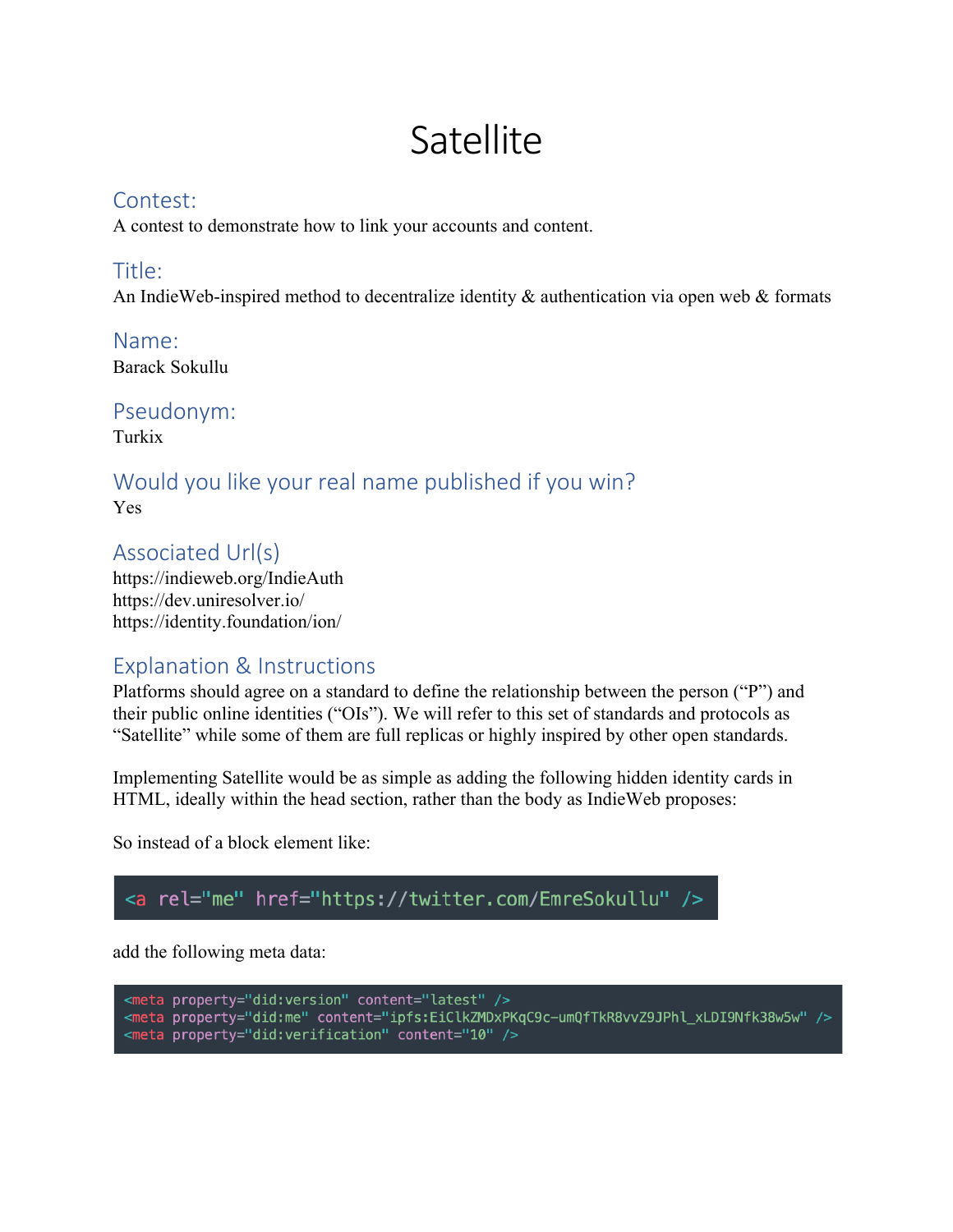Enclosed in the *<head>* of the P's personal homepage, as well as their Twitter, LinkedIn, Facebook profiles, which would depend on the platforms' level of support.

The canonical address value of the did.me attribute would resolve into a DID response as defined by identity.foundation. While those specs are open for further changes and improvements, they are already functional. A sample JSON document would look like:

```
\overline{\mathcal{L}}"@context": [
    "https://www.w3.org/ns/did/v1",
    ₹
      "@base": "did:web:did.actor:bob"
    P.
  ı,
  "id": "did:ipfs:EiClkZMDxPKgC9c-umQfTkR8vvZ9JPhl xLDI9Nfk38w5w",
  "service": [
    \left\{ \right."id": "#linkedin",
      "type": "linkedin",
      "serviceEndpoint": "linkedin.com/in/EmreSokullu"
    },
    \overline{A}"id": "#github",
      "type": "github",
      "serviceEndpoint": "github.com/esokullu"
    \mathcal{F}ı,
  "publicKey": [
    ₹
      "id": "#z6MkkQBvgvqb6zGvS4cydworpUaRDzpszSFixq49ahbDeUTG",
      "type": "Ed25519VerificationKey2018",
      "controller": "",
      "publicKeyBase58": "6wvt6gb9mSnTKZnGxNr1yP2RQRZ2aZ1NGp9DkRdCjFft"
    ł
  I
}
```
either stored in a decentralized storage system like IPFS or anchored on a public blockchain such as Bitcoin or Ethereum mainnet. To keep the latency low and transaction fees reasonable while working with the public blockchains, one should leverage sidechains similarly to Lightning Networks and ION.

With the public key provided in the DID document, we can verify the authenticity of any content created and signed by this particular P and their private keys.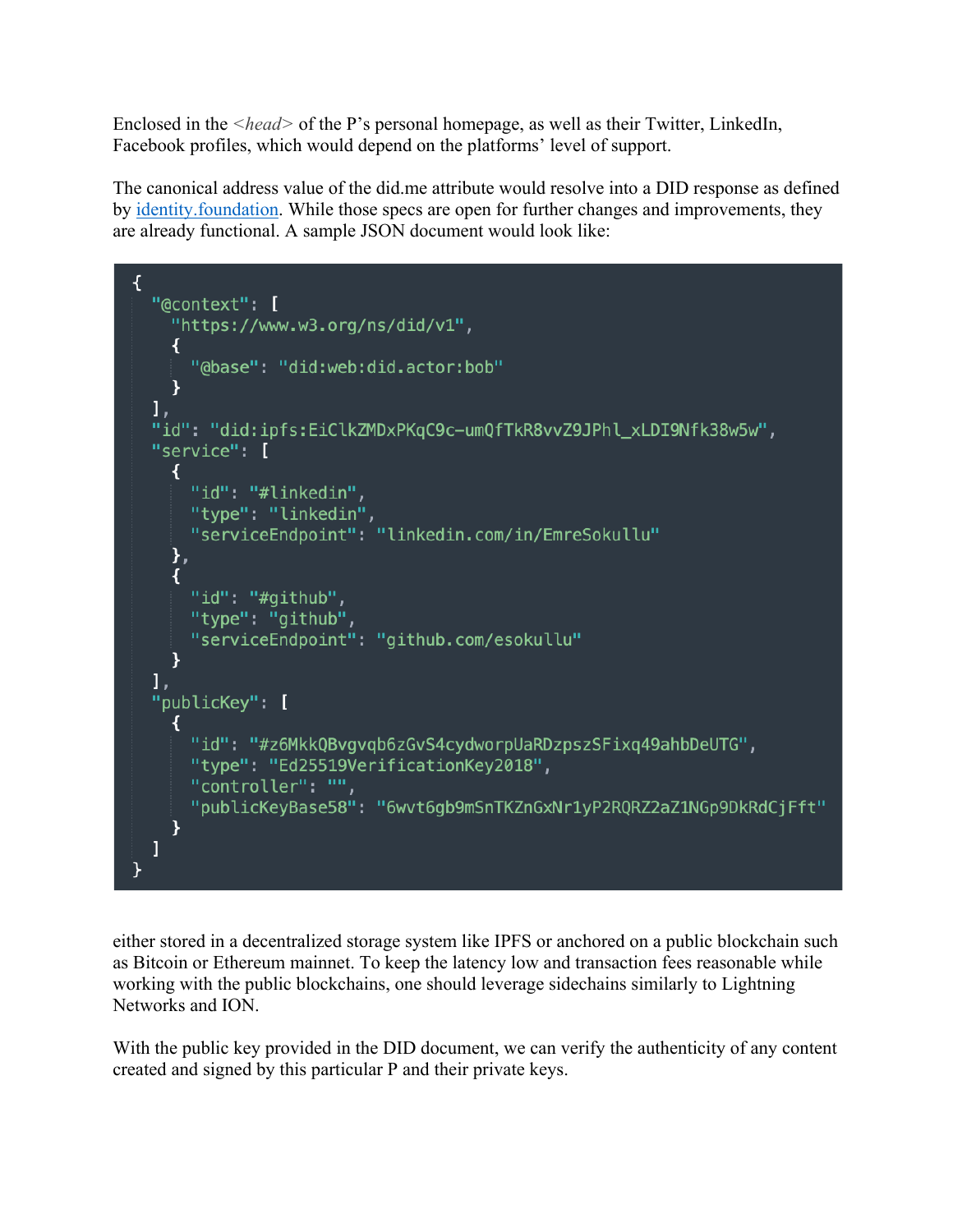On the authentication-side, to authenticate a P, the website would

(1) Ask for P's online identity URL ("PURL")

If the PURL is Satellite-compatible, then:

- (2) Generate a session ID ("SID")
- (3) Generate a random sentence ("RS") for the P to sign
- (4) Present these two as well as a submit link to the P with a QR code

The P would launch their decentralized identity app (on a mobile phone with camera access) to scan the QR code, which then would:

- (1) Sign the RS presented with its private key (which would produce the signed random sentence, "SRS")
- (2) Send the SRS and the SID to the submit link in POST request over HTTPS

The website would verify the SRS with the public key provided by the DID document and authenticate the user accordingly.

To summarize, the process would be as follows: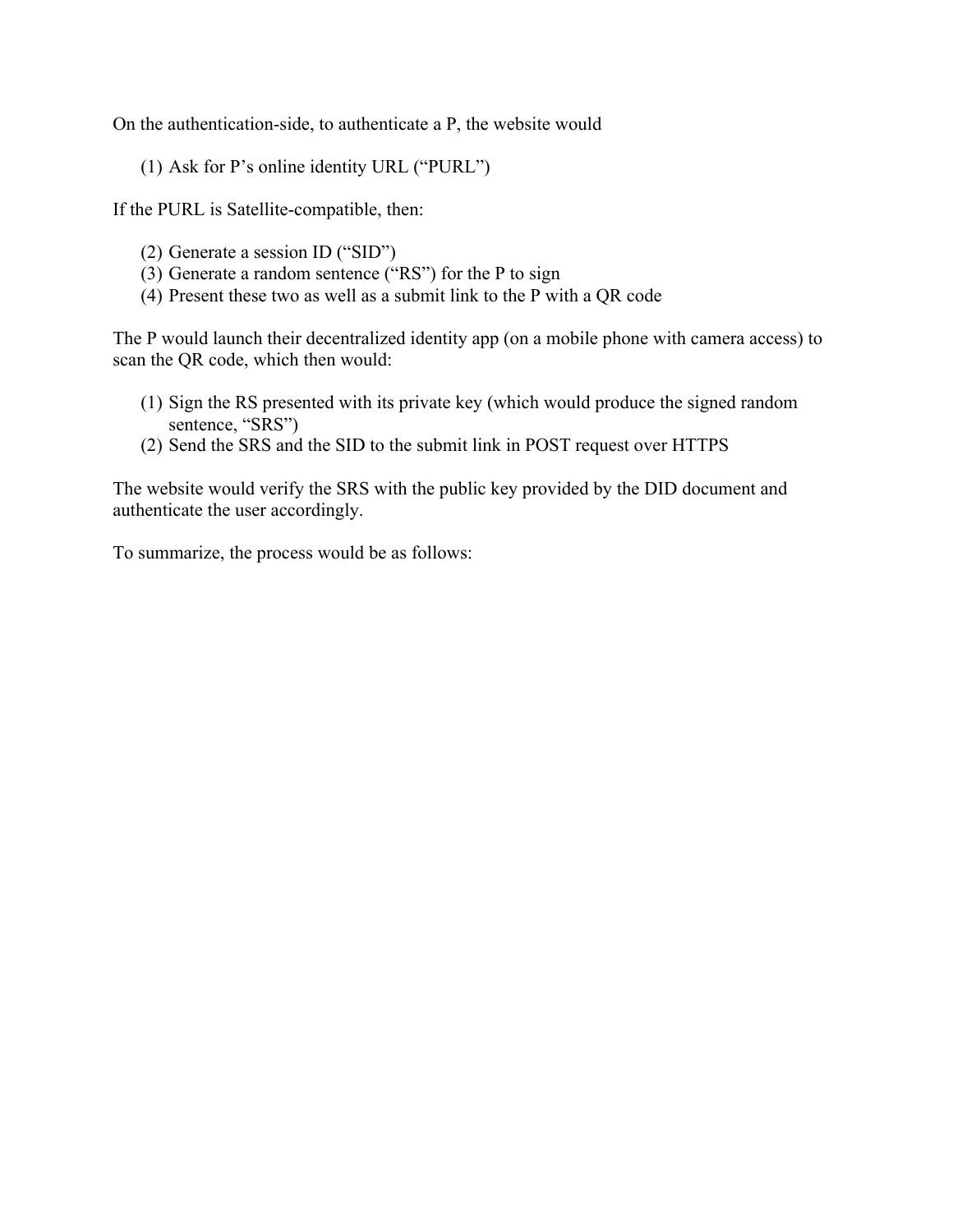

٠





<satellite version="0.1"> <satellite> version>7F7552D8-8B88-4BB1-AD1C-61EE649965CB</session><br></session>7F7552D8-8B88-4BB1-AD1C-61EE649965CB</session><br></session>7F7552D8-8B88-4BB1-AD1C-61EE649965CB</session><br></session>7F7552D8-8B88-4BB1-AD1C-61EE649

Step 4: The app would sign the random text with the user's private key, and send it to the submit URL with relevant information



Step 3: The user would use their identity app to scan the QR code





Step 2: The website generated with the information provided (https://twitter/sokullu)

Log In: Satellite URL

Step 1: The website asking for user information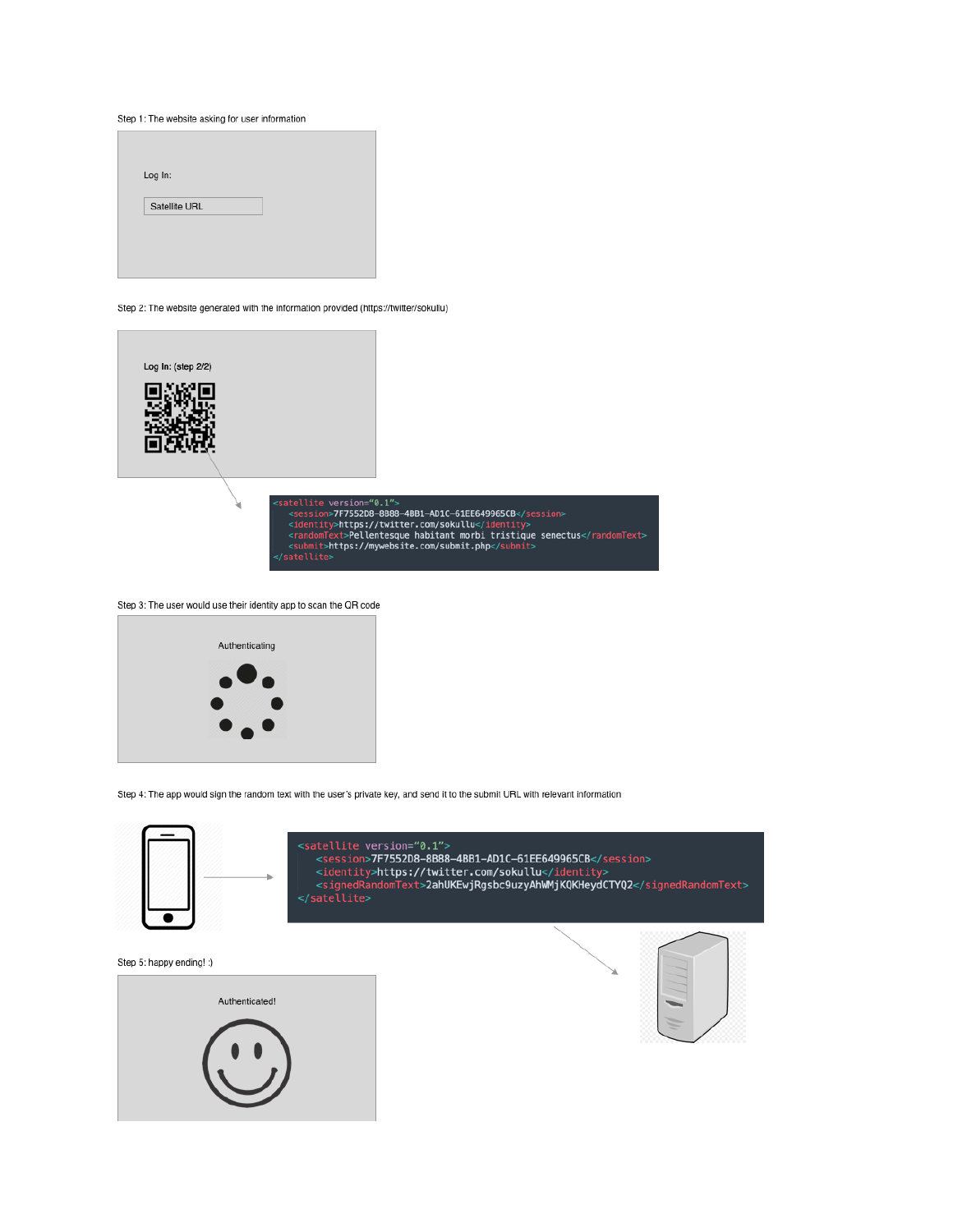One may use the *publicKey* provided in the DID document to verify any text that is claimed to be P's. To prove that the content does actually belong to the P, the platform would have to enclose it with its signature;



This would mean the content does actually belong to the P shown in the head meta.

If the content appears somewhere else (not in the P's online profile) one would have to include their online identity URL as an attribute in the span tag:

```
<span data-did-url="https://github.com/esokullu"
data-did-signature="34a1988c0a5878ddcea0cdb42d651e1e"> Lorem ipsum dolor sit amet,
consectetur adipiscing elit. </span>
```
Please note the *did:verification* property in the meta tags represents the verification status of the P. It would be a score from zero to ten, representing verification confidence. An unverified user would be zero by default, and any score below five would represent unverified. While ten means full verification, any number between five and ten would represent partial verification. A federated service may provide identity verification for a certain fee to be paid in cryptocurrency, and propagate it to the other parts of the network.

#### Final Notes:

If I happen to win, please donate the amount to **Electronic Frontier Foundation** 

#### Appendix:

The code used in this submission:

--

```
<meta property="did:version" content="latest" />
<meta property="did:me" content="ipfs:EiClkZMDxPKqC9c-
umQfTkR8vvZ9JPhl_xLDI9Nfk38w5w" />
\leqmeta property="did:verification" content="10" \geq
```

```
--
{
   "@context": [
     "https://www.w3.org/ns/did/v1",
```